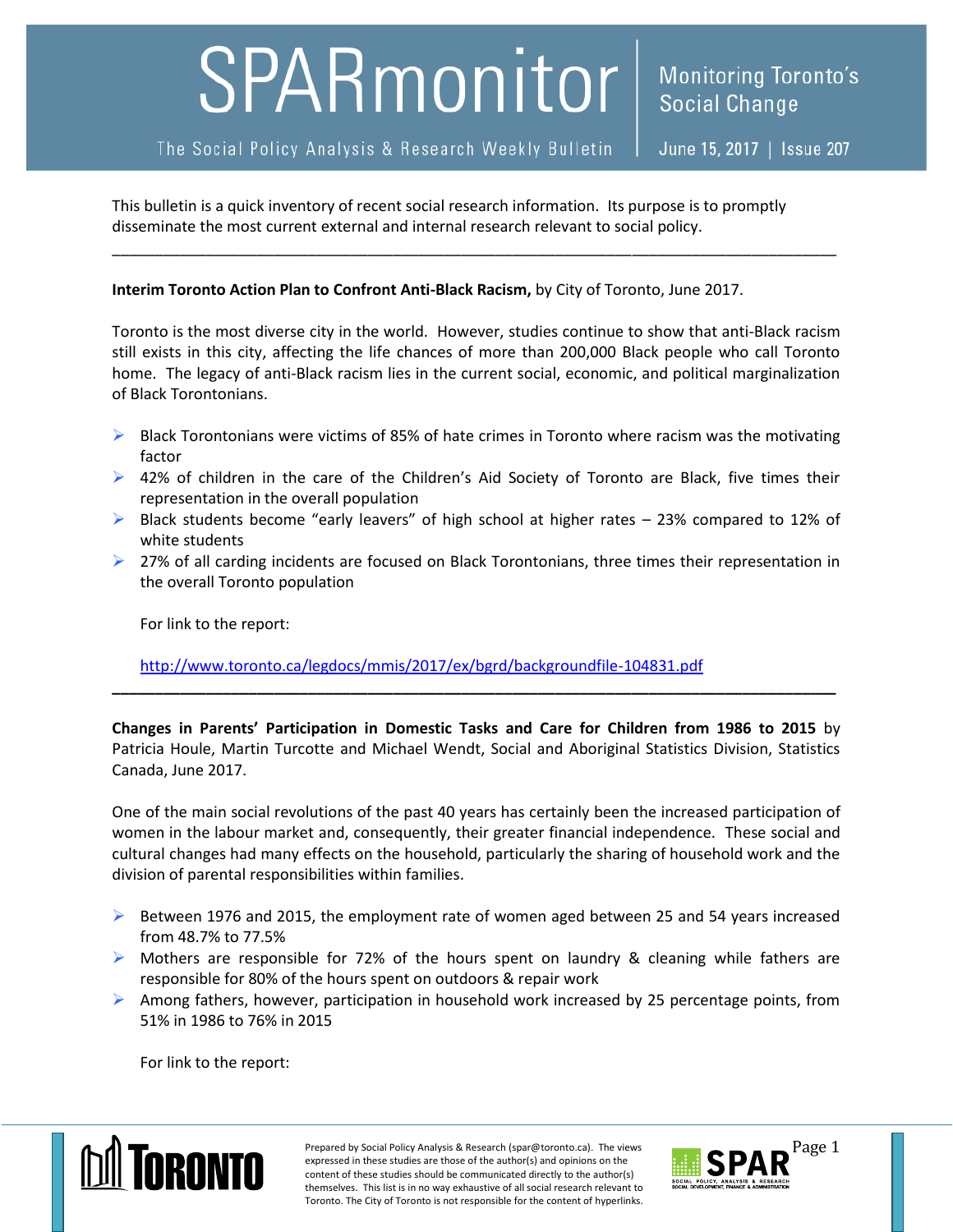**Labour and Sex Trafficking Among Homeless Youth:** A Ten-City Study Executive Summary by Laura T. Murphy, Loyola University New Orleans, 2016.

\_\_\_\_\_\_\_\_\_\_\_\_\_\_\_\_\_\_\_\_\_\_\_\_\_\_\_\_\_\_\_\_\_\_\_\_\_\_\_\_\_\_\_\_\_\_\_\_\_\_\_\_\_\_\_\_\_\_\_\_\_\_\_\_\_\_\_\_\_\_\_\_\_\_\_\_\_\_\_\_\_\_\_\_\_

Human trafficking — the exploitation of a person's labor through force, fraud, or coercion — is a crime whose victims tend to be society's most vulnerable. People who are homeless, lack a support system, or are desperate for work are susceptible to the promises of people who would exploit them for labor and for sex. Youth at Covenant House sites around the United States and Canada were interviewed.

- $\triangleright$  Nearly one in five (19% or 124) were identified as victims of some form of human trafficking, following the legal definition outlined by the U.S. Victims of Trafficking and Violence Protection Act
- $\triangleright$  More than 14% of the total population had been trafficked for sex, while 8% had been trafficked for other forced labour. 3% were trafficked for both sex and labour
- $\triangleright$  42% of youth who were identified as sex trafficking victims were minors involved in the sale of commercial sex and survival sex but were not forced by a third party to do so

For link to the report:

<http://covenanthousestudy.org/docs/Loyola-Research-Results.pdf>

**National Child Data Strategy: Results of a Feasibility Study** by Sherri Torjman, Caledon Institute of Social Policy, June 2017.

\_\_\_\_\_\_\_\_\_\_\_\_\_\_\_\_\_\_\_\_\_\_\_\_\_\_\_\_\_\_\_\_\_\_\_\_\_\_\_\_\_\_\_\_\_\_\_\_\_\_\_\_\_\_\_\_\_\_\_\_\_\_\_\_\_\_\_\_\_\_\_\_\_\_\_\_\_\_\_\_\_\_\_\_\_

This report presents the results of a feasibility study, undertaken on behalf of the Lawson Foundation, to determine the need for a national child data strategy. The methodology consisted of an environmental scan of major initiatives on child well-being and sources of child data as well as interviews with selected key informants.

Key Findings:

- $\triangleright$  The environmental scan and interview process found a wide range of research efforts under way throughout the country involving the collection of data on children
- $\triangleright$  There is a lack of data on very early childhood, including the impact of prenatal health and care
- $\triangleright$  Linked data approaches seek to join routinely-collected administrative data from health, education, tax and other sources, including surveys already populated by data
- $\triangleright$  Services for families and children are funded primarily by provinces and territories, resulting in a unique set of programs in each jurisdiction

For link to the report:

[http://www.caledoninst.org/Publications/PDF/1113ENG.pdf?utm\\_source=Announcement&utm\\_me](http://www.caledoninst.org/Publications/PDF/1113ENG.pdf?utm_source=Announcement&utm_medium=email&utm_campaign=Announcement1345) [dium=email&utm\\_campaign=Announcement1345](http://www.caledoninst.org/Publications/PDF/1113ENG.pdf?utm_source=Announcement&utm_medium=email&utm_campaign=Announcement1345)

\_\_\_\_\_\_\_\_\_\_\_\_\_\_\_\_\_\_\_\_\_\_\_\_\_\_\_\_\_\_\_\_\_\_\_\_\_\_\_\_\_\_\_\_\_\_\_\_\_\_\_\_\_\_\_\_\_\_\_\_\_\_\_\_\_\_\_\_\_\_\_\_\_\_\_\_\_\_\_\_\_\_\_\_



Prepared by Social Policy Analysis & Research (spar@toronto.ca). The views Page 2 expressed in these studies are those of the author(s) and opinions on the content of these studies should be communicated directly to the author(s) themselves. This list is in no way exhaustive of all social research relevant to Toronto. The City of Toronto is not responsible for the content of hyperlinks.